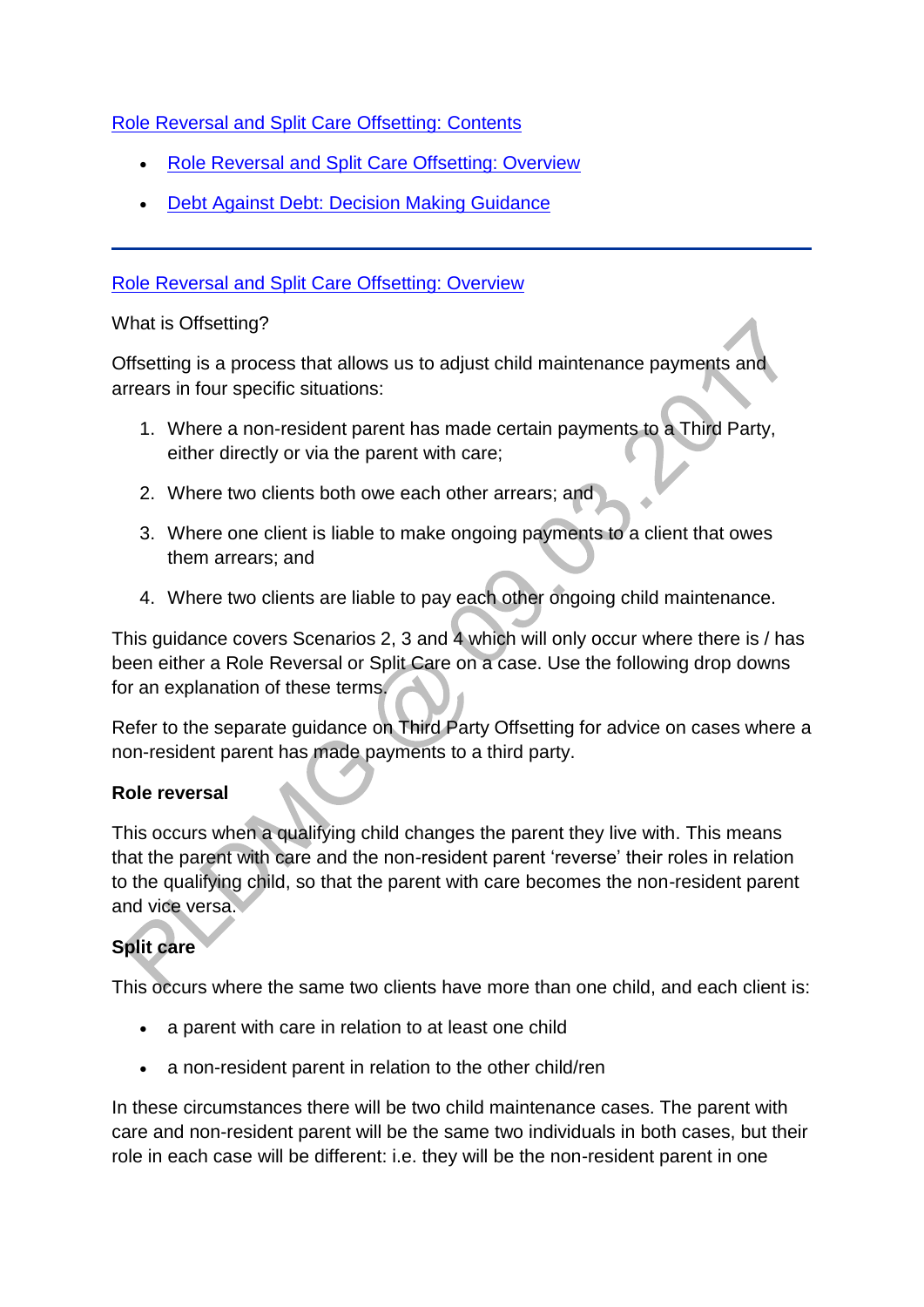case, but the parent with care in the other case. This means they will be liable to pay and receive child maintenance concurrently.

Split Care Offsetting can be applied in 2 distinct ways:

To adjust arrears that the parties owe to each other; and

To adjust the payments due where each party has ongoing liability to the other, so that the party liable to pay the higher amount pays the balance between that, and the amount that the other party is due to pay them.

Example:

Client 1: is due to receive £50 a week as a parent with care and to pay £75 a week as a non-resident parent;

Client 2: is due to receive £75 a week as the parent with care and to pay £50 a week as the non-resident parent.

Client 1 will pay Client 2 £25 a week, as this is the balance between the amount they are due to pay and the amount they are due to receive.

Client 2 will make no payments.

Offsetting: Important Points to Remember

- Whether to offset is a discretionary decision. There is no right of appeal, but any decision to allow / refuse offsetting can be challenged through Judicial Review. It is therefore essential that you fully record the reasons for your decision. Refer to the Discretionary Decision Making Guidance for further advice;
- Offsetting only applies to parent with care arrears or ongoing payments. We cannot offset against Secretary of State arrears in any circumstances;
- We do not need to obtain consent from clients in order for offsetting action to be taken, but we must inform them that we are proposing this and invite them to comment.

Offsetting Debt Against Debt (Two Clients both owe each other arrears): Decision Making Guidance

When can we consider offsetting debt against debt?

We can consider offsetting debt against debt where two clients both owe each other arrears.

A Debt against Debt offset can be considered: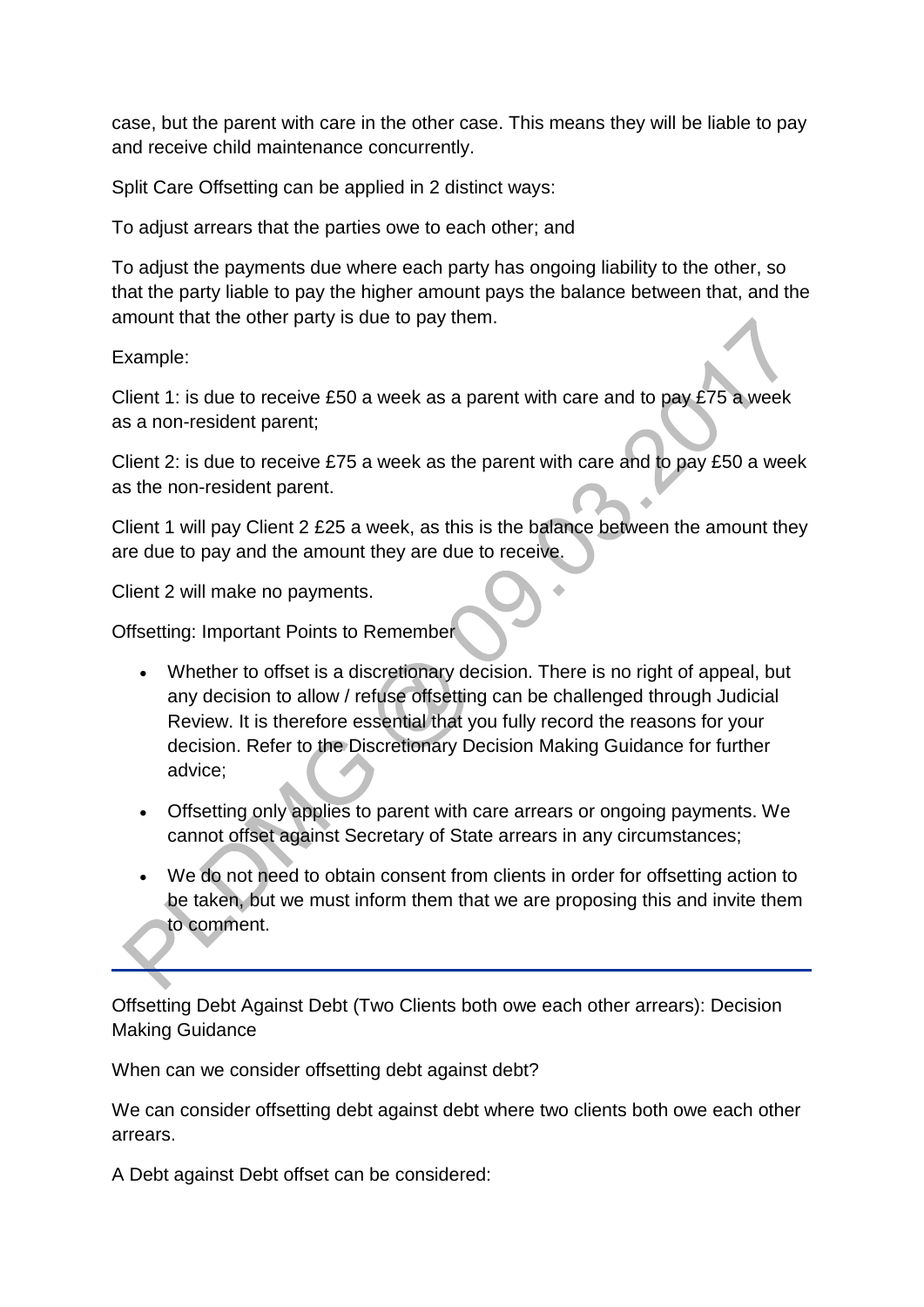- at the request of either client, or
- at the CMG's instigation if we identify that this action may be appropriate

Debt against Debt situations arise in two scenarios:

Role Reversal Cases:

When a qualifying child changes the parent they live with. This means the parent with care and non-resident parent 'reverse' their roles in relation to the qualifying child, so that the parent with care becomes the non-resident parent and vice versa.

The potential for a Debt Against Debt offset arises if:

- the former non-resident parent (now the parent with care) owed arrears to the former parent with care (now the non-resident parent) at the point their roles were reversed; and
- the 'new' non-resident parent fails to pay their current liability, so that they now owe arrears to the 'new' parent with care.

Split Care Cases:

In Split Care cases, two clients have more than one child, and each client is:

- a parent with care in relation to at least one child
- a non-resident parent in relation to the other child/ren

In these circumstances there are two child maintenance cases. The parent with care and non-resident parent will be the same two individuals in both cases, but their role in each case will be different: they will be the non-resident parent in one case, but the parent with care in the other case. This means they will be liable to pay and receive child maintenance concurrently.

The potential for a Debt Against Debt offset arises if:

Both clients have failed to pay their full maintenance liability in their roles as nonresident parent on the respective cases.

Deciding whether a Debt Against Debt Offset is Appropriate:

- If you identify that two clients both owe each other arrears, or
- A client contacts you to request that arrears they owe to another party are offset against arrears that party owes them

You will need to consider whether a Debt against Debt offset is appropriate.

Points to Consider: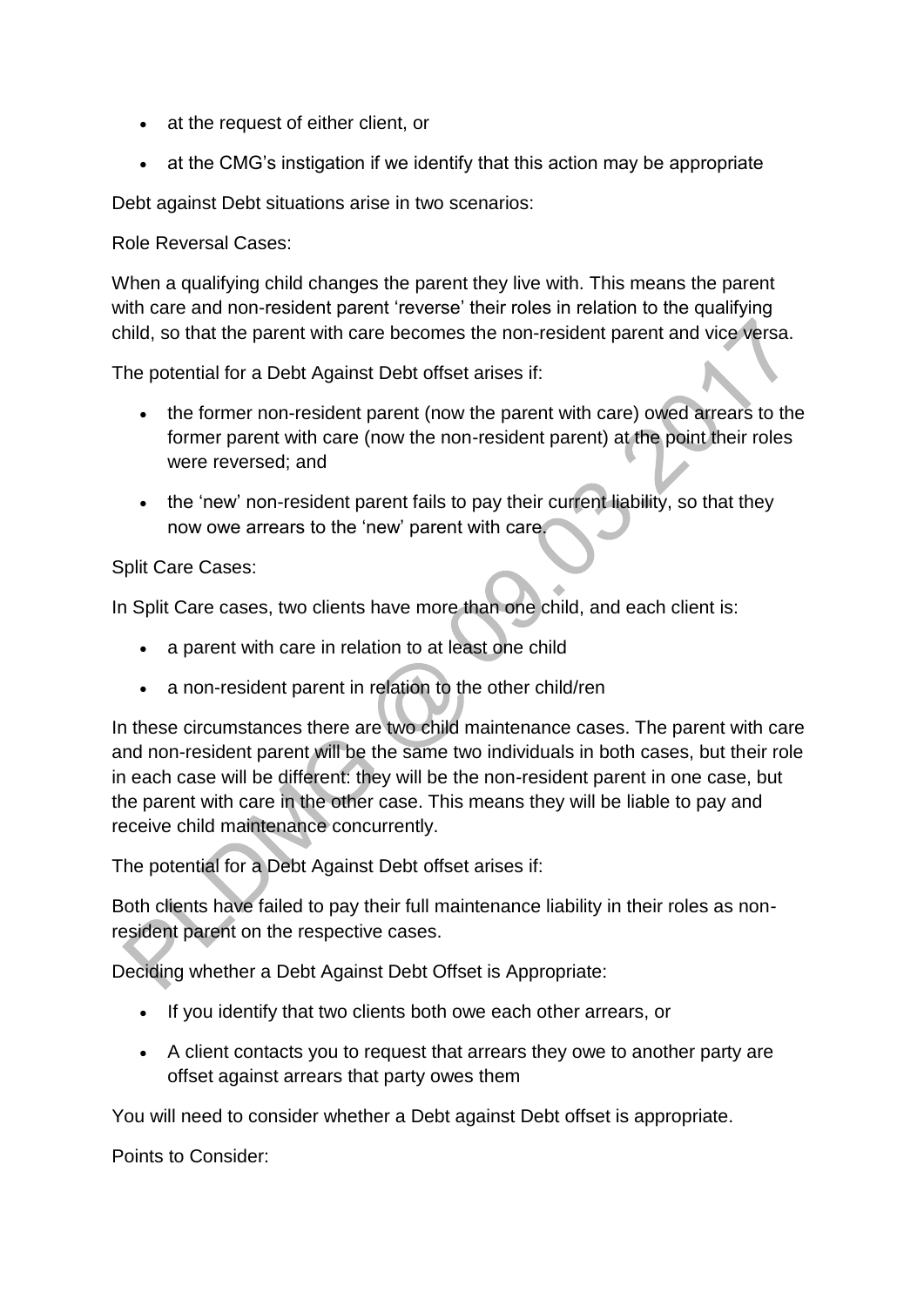- You must inform both parties when you are considering offsetting debt against debt and invite their comments before you make your decision;
- Any comments provided by the parties must be taken into account;
- Whether to offset debt against debt is a discretionary decision. It is essential that you take into account the welfare of any child potentially affected by your decision and record the reasons for your decision in full. Refer to the Discretionary Decision Making Guidance for further advice;
- There is no right of appeal against a refusal to offset, but decisions can be challenged by way of Judicial Review. Full and accurate decision making is therefore essential;
- If a full offset is not appropriate due to the circumstances of the case, a partial offset can be considered.

REMEMBER: we cannot apply offsetting in relation to Secretary of State arrears.

Debt Against Debt Adjustment completed: Next Steps

- if there is an arrears balance outstanding after any Debt against Debt adjustment
- the party who owes the arrears is liable to make ongoing payments

you should consider whether a further offset of their ongoing payments against the remaining arrears they are owed is appropriate.

Refer to the Decision Making Guidance on Offsetting Arrears against Ongoing Payments for further advice.

Offsetting Ongoing Payments Against Arrears: (One party is due to make ongoing payments to a party that owes them arrears): Decision Making Guidance

When can we consider offsetting ongoing payments against arrears?

We can consider offsetting ongoing payments against arrears where:

- one party is liable to make ongoing maintenance payments to another party, but
- the party due to receive these payments also owes child maintenance arrears to the party liable to make them

This may occur in cases where there is / has been: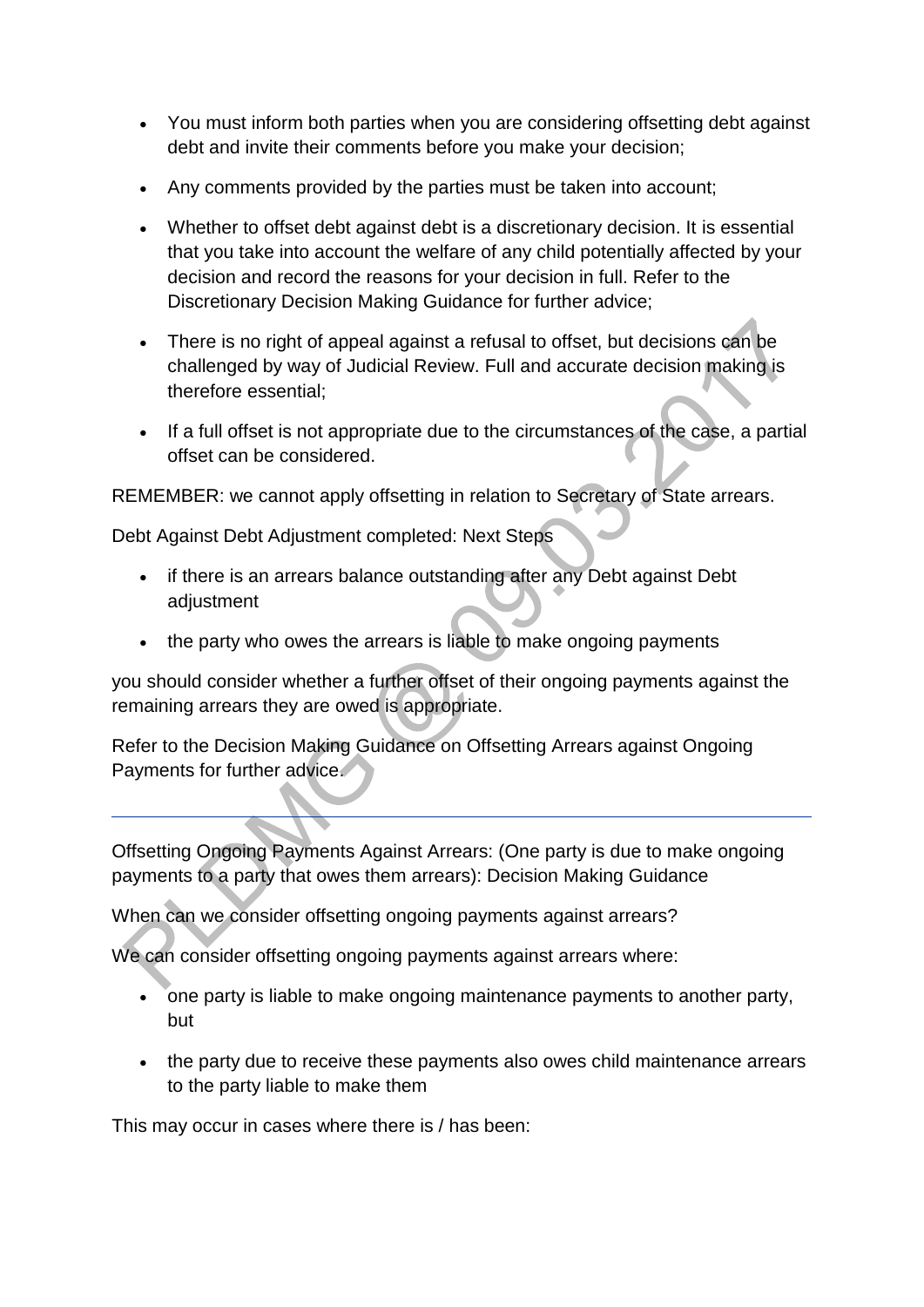- a Role Reversal: and the person who is now the parent with care owes arrears to the other party from when they were the non-resident parent, or
- Split Care and one of the parties has accrued arrears

Deciding whether is it appropriate to offset ongoing payments against arrears:

If you decide that it is appropriate to offset arrears against ongoing payments, the party who is due to make the ongoing payments will either:

- pay at a reduced rate, or
- make no payments

until the arrears they are owed have been reduced to the agreed amount, or cleared, if that is what you decide is appropriate.

This means that a parent will be without maintenance for a period of time, because the payments they are due to receive will be stopped / reduced in line with the arrears that they owe. It is essential that you carefully consider the effect that this may have on the welfare of all children potentially affected.

Additional Points to consider:

- you must inform both parties when you are considering offsetting ongoing payments against arrears and invite their comments before you make your decision
- any comments provided by the parties must be taken into account; Whether to offset ongoing payments against arrears is a discretionary decision. It is essential that you take into account the welfare of any child potentially affected by your decision and record the reasons for your decision in full. Refer to the Discretionary Decision Making Guidance for further advice
- there is no right of appeal against a refusal to offset, but decisions can be challenged by way of Judicial Review

full and accurate decision making is therefore essential

 the length of time that the parent who owes the arrears will be without their ongoing maintenance payments

Remember: if a full offset is not appropriate due to the circumstances of the case, a partial offset can be considered. This means that offsetting may be agreed for a shorter period than would be needed for the debt owed to be fully cleared.

Offsetting Ongoing Payments: (Split Care cases: both parties are due to make ongoing payments to each other): Decision Making Guidance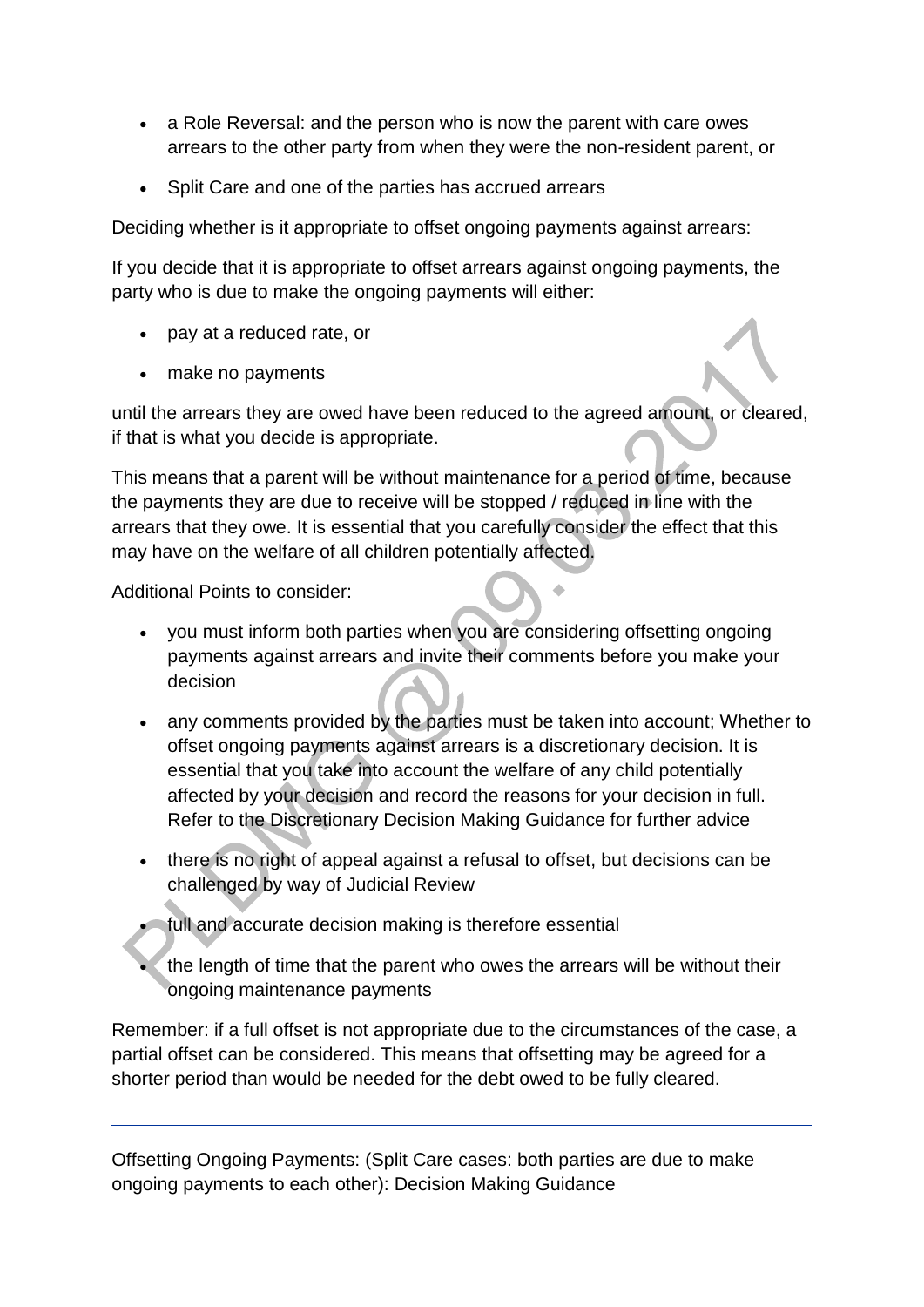## **When can we consider offsetting ongoing payments against arrears?**

We can consider offsetting ongoing payments against ongoing payments where:

- one party is liable to make ongoing maintenance payments to another party, but
- the party due to receive these payments is also liable to make ongoing maintenance payments to them

This will occur in cases where there is Split Care and both cases have a positive maintenance calculation.

# **Deciding whether is it appropriate to offset ongoing payments against ongoing payments:**

If you decide that it is appropriate to offset ongoing payments against ongoing payments, the party who is due to make the higher ongoing payments will pay the difference between the two liabilities, and the person who is due to make the lower ongoing payments will pay nothing.

This means that overall both maintenance liabilities will be satisfied. It is essential that you carefully consider the effect that this may have on the welfare of all children potentially affected.

# **Additional Points to consider:**

- you must inform both parties when you are considering offsetting ongoing payments against ongoing payments and invite their comments before you make your decision
- any comments provided by the parties must be taken into account; Whether to offset ongoing payments against ongoing payments is a discretionary decision. It is essential that you take into account the welfare of any child potentially affected by your decision and record the reasons for your decision in full. Refer to the Discretionary Decision Making Guidance for further advice
- there is no right of appeal against a refusal to offset, but decisions can be challenged by way of Judicial Review
- full and accurate decision making is therefore essential''

### NOTE:

The system will not allow offsetting arrears against ongoing payments, or ongoing payments against ongoing payments where one or both of the cases are direct pay, or have a Method Of Payment From (MOPF) of Deduction From Benefit (DFB). If offsetting is considered appropriate in such a case, consult A&G for further advice before discussing the option with the customer."